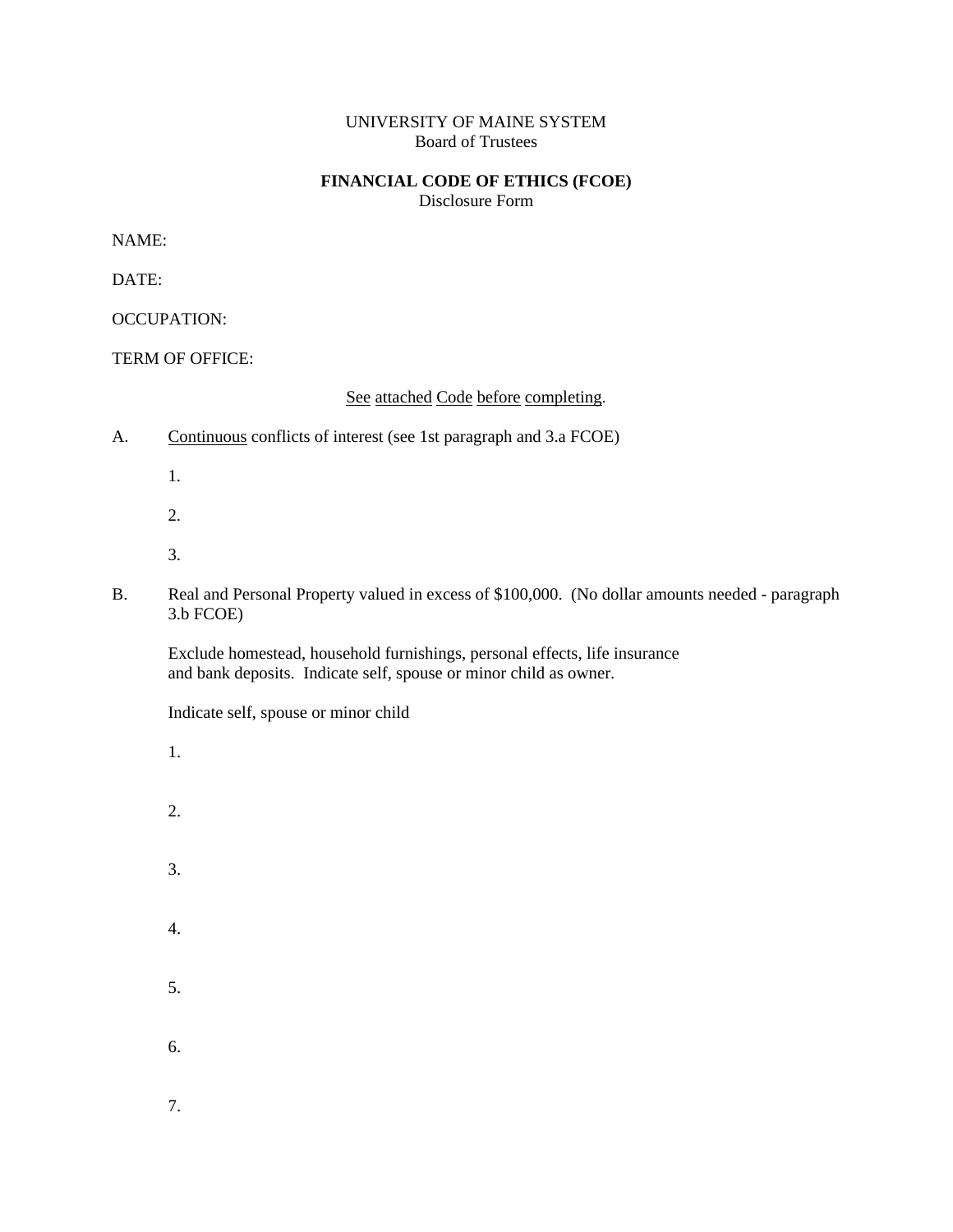8. 9. 10.

C. Personal Liabilities of \$50,000 or more. (No dollar amounts needed - paragraph 3.c FCOE)

Exclude loans secured by homestead or life insurance. Indicate self, spouse or minor child as debtor.

 Indicate self, spouse or minor child

- 1. 2.
- 3. 4.
- 5.
- D. Positions Officer, director, partner, employee. Please indicate if nature of service is gratuitous or compensated. Please indicate if it is spouse's position. (paragraph 3.d FCOE)

Gratuitous or

## Self or compensated

spouse

1.